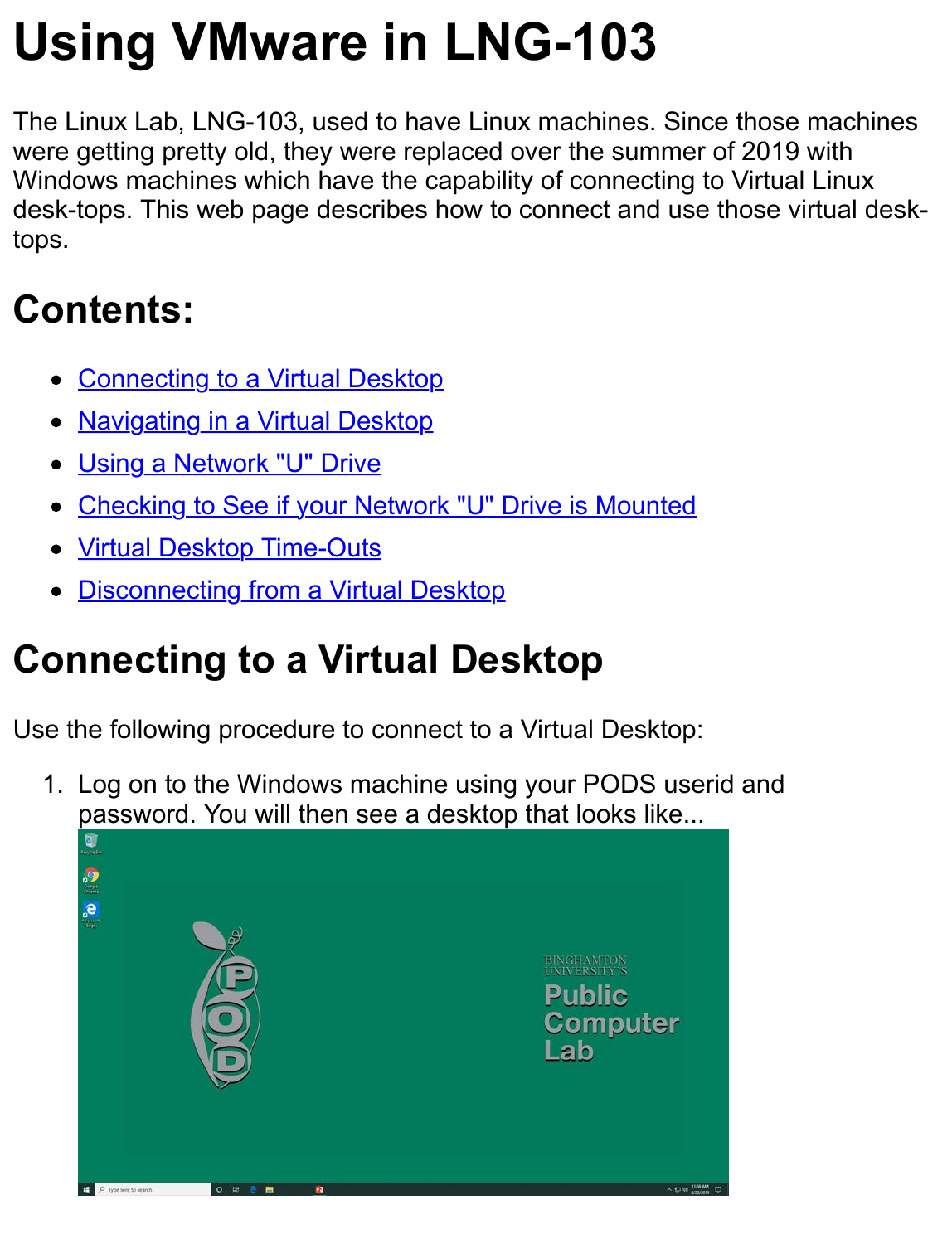2. Look for the VMware/Horizon Client icon on the Windows Desktop, and double-click on that icon to run it.



If there is no VMware/Horizon icon on the Windows Desktop, open the Windows "Start" menu (click on the Windows Start Button in the lower left corner of the screen), and scroll down to the "V" section to find the "VMware/Horizon" app, and click on that.



3. This will open the VMware/Horizon Client application. You will find a list of available servers in that application window, and one of those servers should be "LNG103.binghamton.edu". (If "LNG103" is not available, click on the "+New Server" button, and add "LNG103.binghamton.edu".)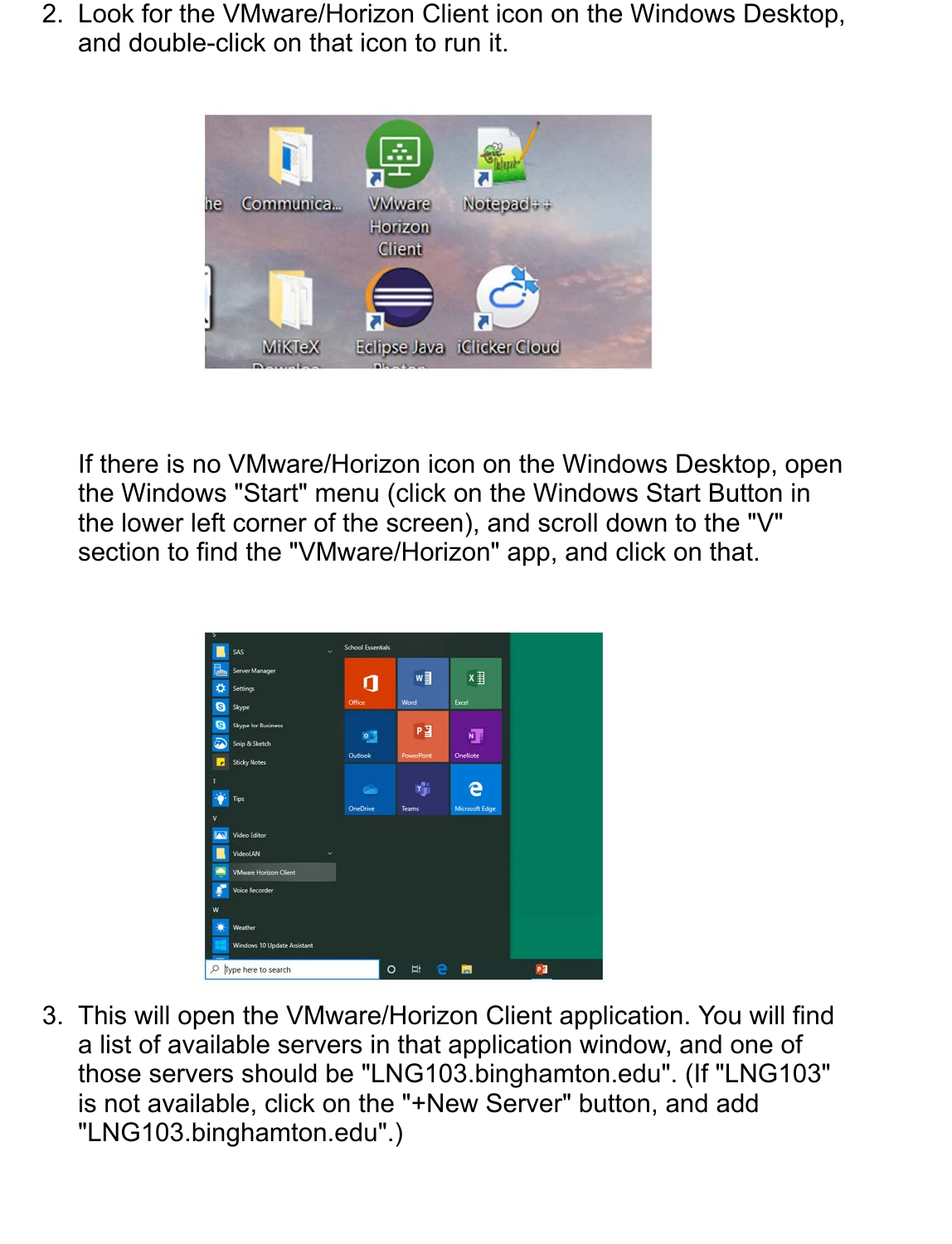

Double click on the "LNG103.binghamton.edu" icon. If you try to access this server from outside of LNG-103, it will not connect. (It will spin for a while, and eventually time out.) This is to ensure that when you are in lab, you will have a Linux virtual machine available to you.

4. If you are in LNG-103, the LNG103 server will connect, and you will see a log-in pop-up screen...

| <b>vmware</b> Horizon |            |                               |  |
|-----------------------|------------|-------------------------------|--|
| Server:               |            | https://LNG103.binghamton.edu |  |
| User name:            |            |                               |  |
|                       |            |                               |  |
| Password:             |            |                               |  |
|                       | <b>BGM</b> |                               |  |

Fill in your PODs userid and password, and make sure the Domain is "PODS", then click on the "Login" button.

5. You may get an informational pop-up that looks like: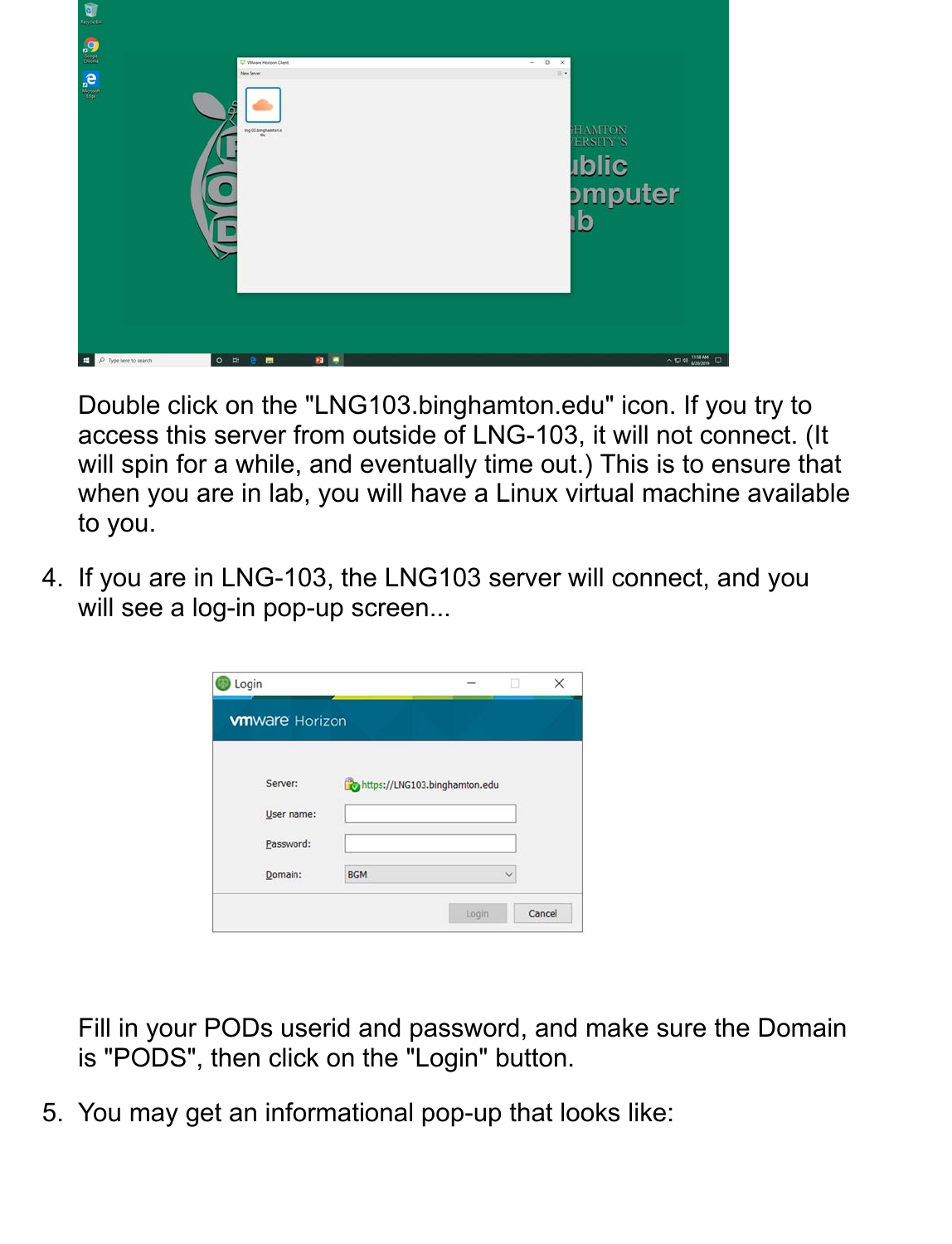

If so, just click on the "Accept" button.

6. You will then get a screen asking what kind of Virtual Machine you want.



Double click on the "LNG103 Linux" option.

7. Wait for a while... it takes a few seconds to build your new virtual machine. Eventually, you should see the Linux Desktop...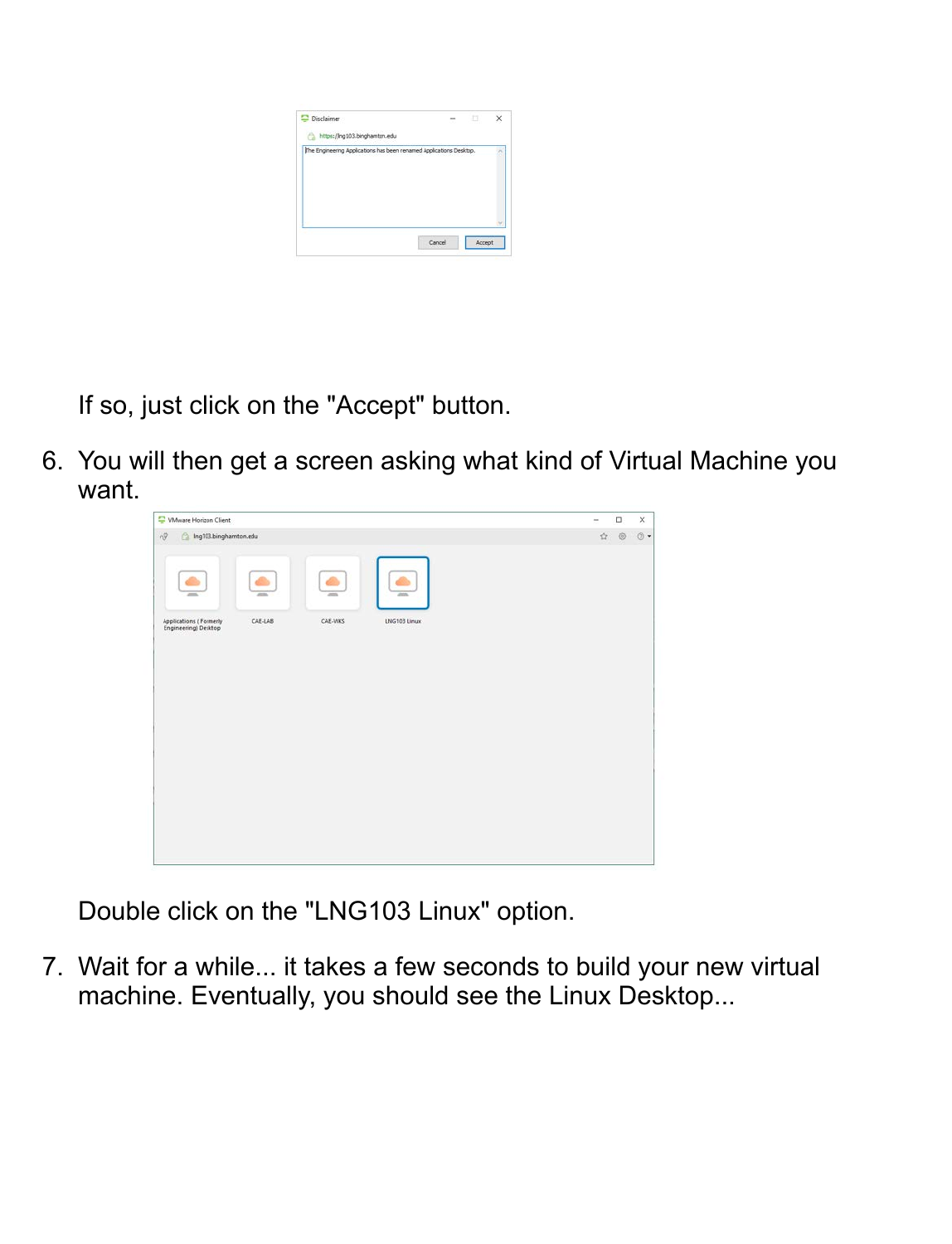

Note... the desktop usually comes up maximized, but you can click on the "Restore Down" double rectangle in the upper right corner of the frame to make a smaller window, as shown.

#### [Back to Contents](#page-0-1)

### <span id="page-4-0"></span>**Navigating in a Virtual Desktop**

There are several parts relating to the Virtual Desktop. The following picture shows the Virtual Desktop in it's own window. If your Virtual Desktop is maximized, it looks a little different, but is very similar.



**Windows Frame:** This is the normal Windows Frame that contains a title on the left, and minimize, maximize, and X buttons on the right. Please refrain from using the "X" button on the right in the Windows frame.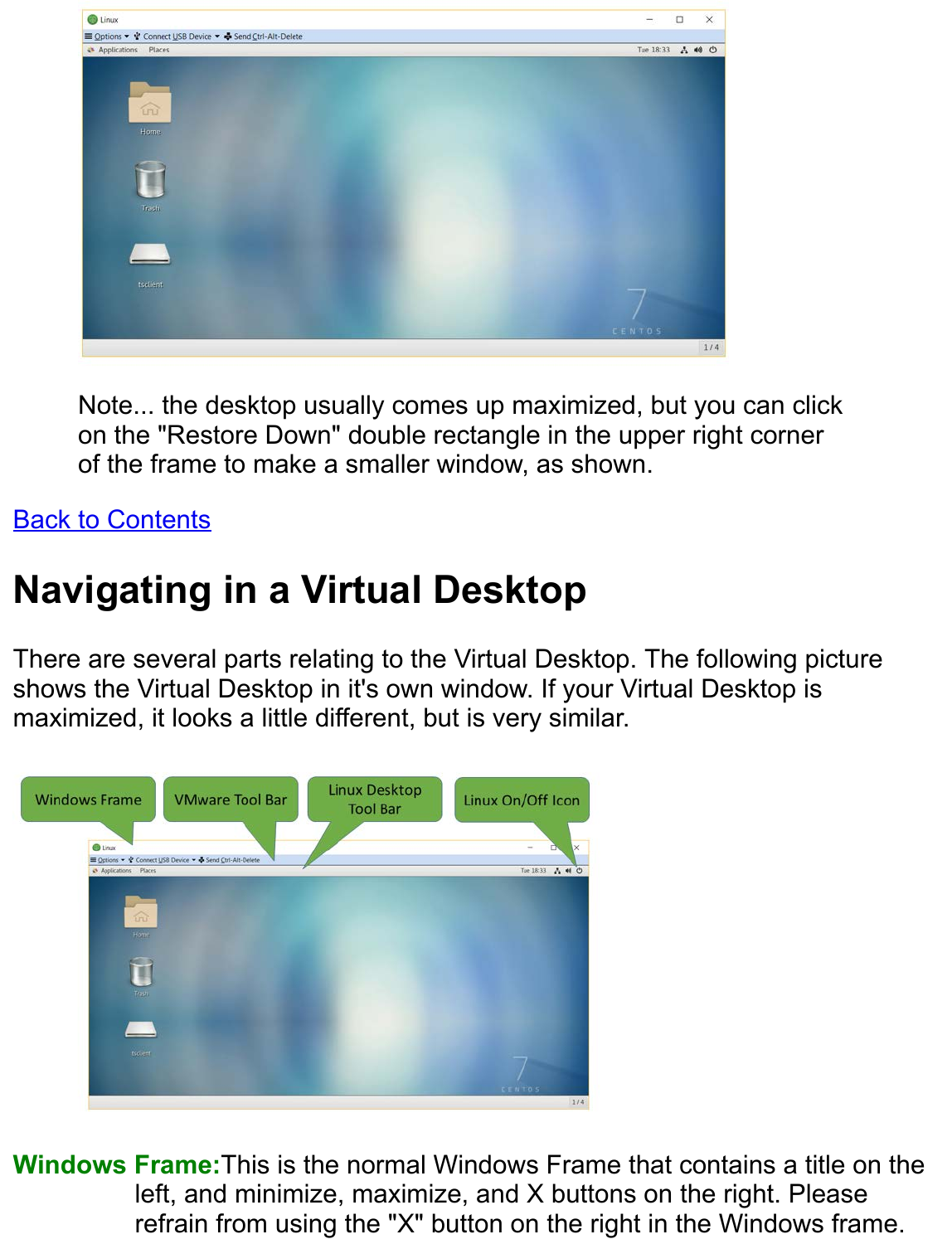This will close the VMware/Horizon Client, but will **not** close your Virtual Machine, which will continue to run, using resources on the VMware server.

- **VMware Tool Bar:**This is a tool bar that provides some VMware/Horizon client options. Feel free to explore these at your leisure, but in general, we won't use these options much.
- Linux Desktop: The remainder of your screen is a Linux desktop. The Linux Desktop has its own Tool Bar, as well as several icons. You can double click on these icons to start the associated applications, such as a file browser for your home directory. When you open an application, it will open a window inside the Linux Desktop.

If you right click inside the Linux Desktop, you will get a pop-up menu of options, as follows:

| New Folder               | Shift+Ctrl+N |
|--------------------------|--------------|
| Paste                    | $CtrI+V$     |
| Select All               | $Ctrl+A$     |
| ■ Keep aligned           |              |
| Organize Desktop by Name |              |
| Change Background        |              |
| <b>Open Terminal</b>     |              |

If you right click on "Open Terminal" in this window, you will get start the Linux terminal window application, which has a window as follows: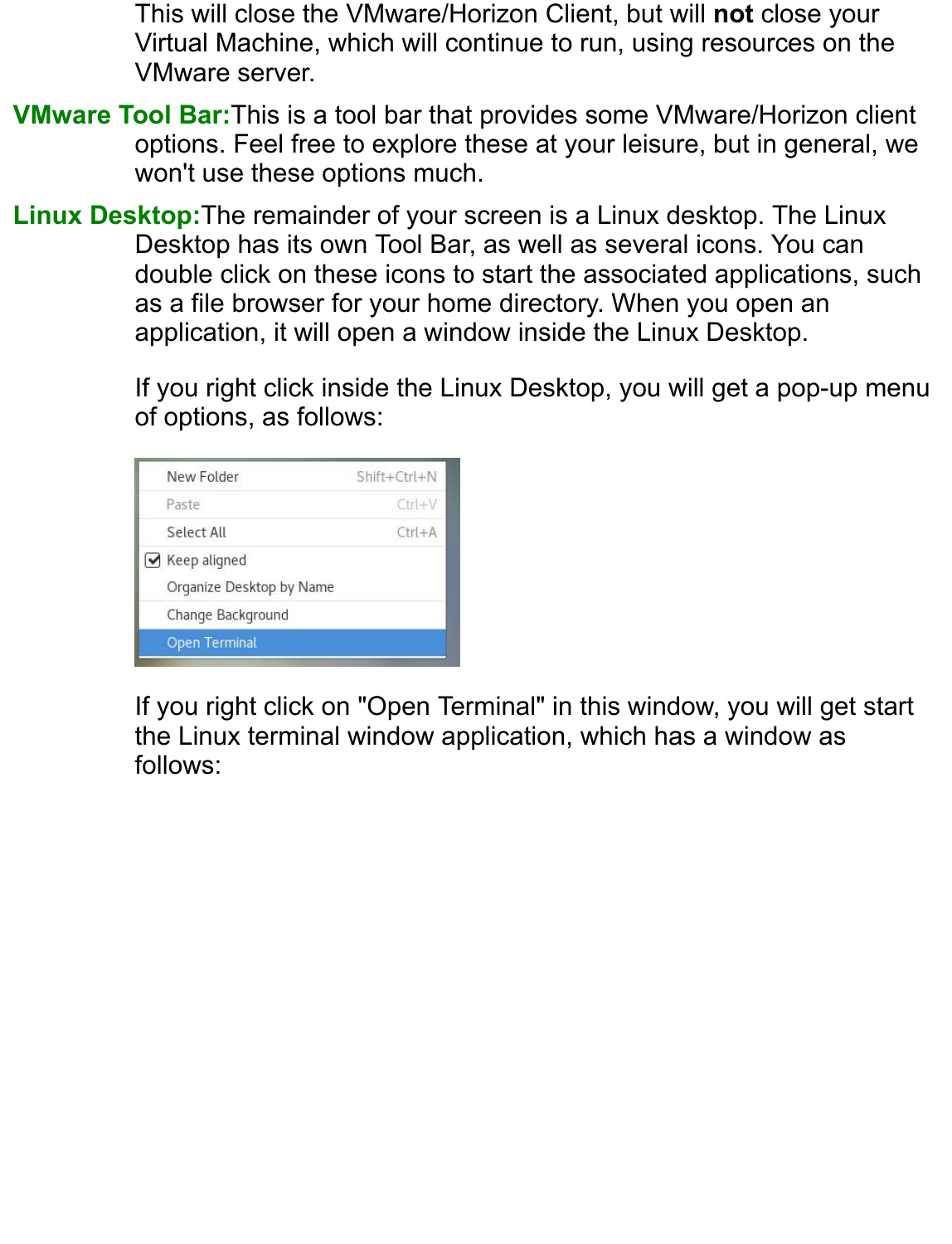|      |  |                       |                                | @vdi-Linux-01:~ | $\Box$ | $\pmb{\times}$ |
|------|--|-----------------------|--------------------------------|-----------------|--------|----------------|
| File |  |                       | Edit View Search Terminal Help |                 |        |                |
|      |  | $Qvdi$ -Linux-01 ~]\$ |                                |                 |        |                |

I often click outside the VM Linux window, then click on a button inside the VM Linux window, and wonder why it doesn't react. If you click outside of the entire VM Linux window, the the VM Linux window will lose "focus". You will need to click once anywhere inside the VM Linux window to regain "focus", then the next click inside the window will be recognized.

If you need more space, play around with the "1/4" in the lower right corner. You actually have 4 desktop panes, and the 1/4 button allows you to navigate between panes.

Linux Desktop Tool Bar: The Linux Desktop Tool Bar has a menu on the left. To start applications, left click on the "Applications" menu item to see a pop-up menu that looks like: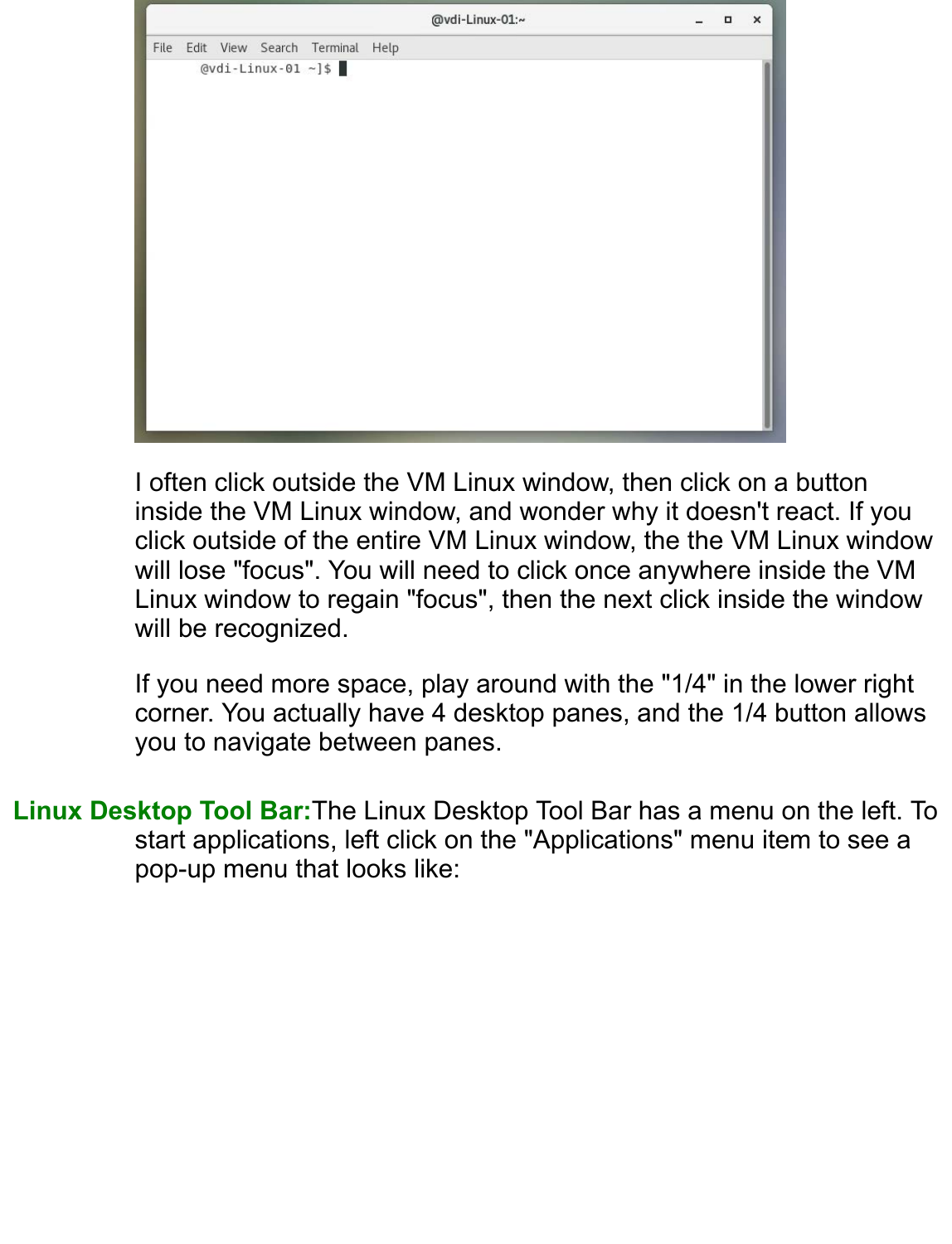| <b>O</b> Linux               |                                                                      | $\times$<br>$\Box$<br>$\overline{\phantom{a}}$ |
|------------------------------|----------------------------------------------------------------------|------------------------------------------------|
|                              | <sup>■</sup> Options ▼ V Connect USB Device ▼ → Send Ctrl-Alt-Delete |                                                |
| <b>S</b> Applications Places |                                                                      | Tue 18:51 . 40 0                               |
|                              |                                                                      |                                                |
| Favorites                    | G<br>Firefox                                                         |                                                |
| Accessories                  | ණ<br>Evolution                                                       |                                                |
| Documentation                |                                                                      |                                                |
| Graphics                     | Rhythmbox<br>  0                                                     |                                                |
| Internet                     | Shotwell                                                             |                                                |
| Office                       |                                                                      |                                                |
| Programming                  | ē<br><b>Files</b>                                                    |                                                |
| Sound & Video                | i o<br>Application Installer                                         |                                                |
| Sundry                       | $\frac{48}{32}$<br>Help                                              |                                                |
| System Tools                 |                                                                      |                                                |
| <b>Utilities</b>             | Terminal                                                             |                                                |
| Other                        |                                                                      |                                                |
|                              |                                                                      |                                                |
|                              |                                                                      |                                                |
|                              |                                                                      |                                                |
| <b>Activities Overview</b>   |                                                                      |                                                |
|                              |                                                                      | CENTOS                                         |
|                              |                                                                      | 1/4                                            |

Start applications such as a terminal window or a web browser, or an editor from this pop-up.

On the right side ofthe Linux Desktop Tool Bar are several icons. Use the On/Off icon on this tool bar to shut down your virtual machine.

#### [Back to Contents](#page-0-1)

#### <span id="page-7-0"></span>**Using a Network "U" Drive**

When you log on to a VMware Linux virtual machine, if you have a "Network U Drive", that drive will be your home directory. Everyone who was originally registered for this class already has a U drive. You can check to make sure you have a U-Drive, and that U-Drive is mounted as your home directory by [following the directions in the Checking to See if your Network "U" Drive is](#page-8-0) Mounted section below.

The first time you log on to VMware/Horizon, your U-Drive does not contain an initialization script. The initialization script will do things like enable colors when you run the ls command, and putting meaningful information in your command line prompt. In order to create a useful initialization script, all you need to do is run the following command:

#### **cp /etc/skel/.bashrc .**

This will copy a system initialization script into a .bashrc intialization script on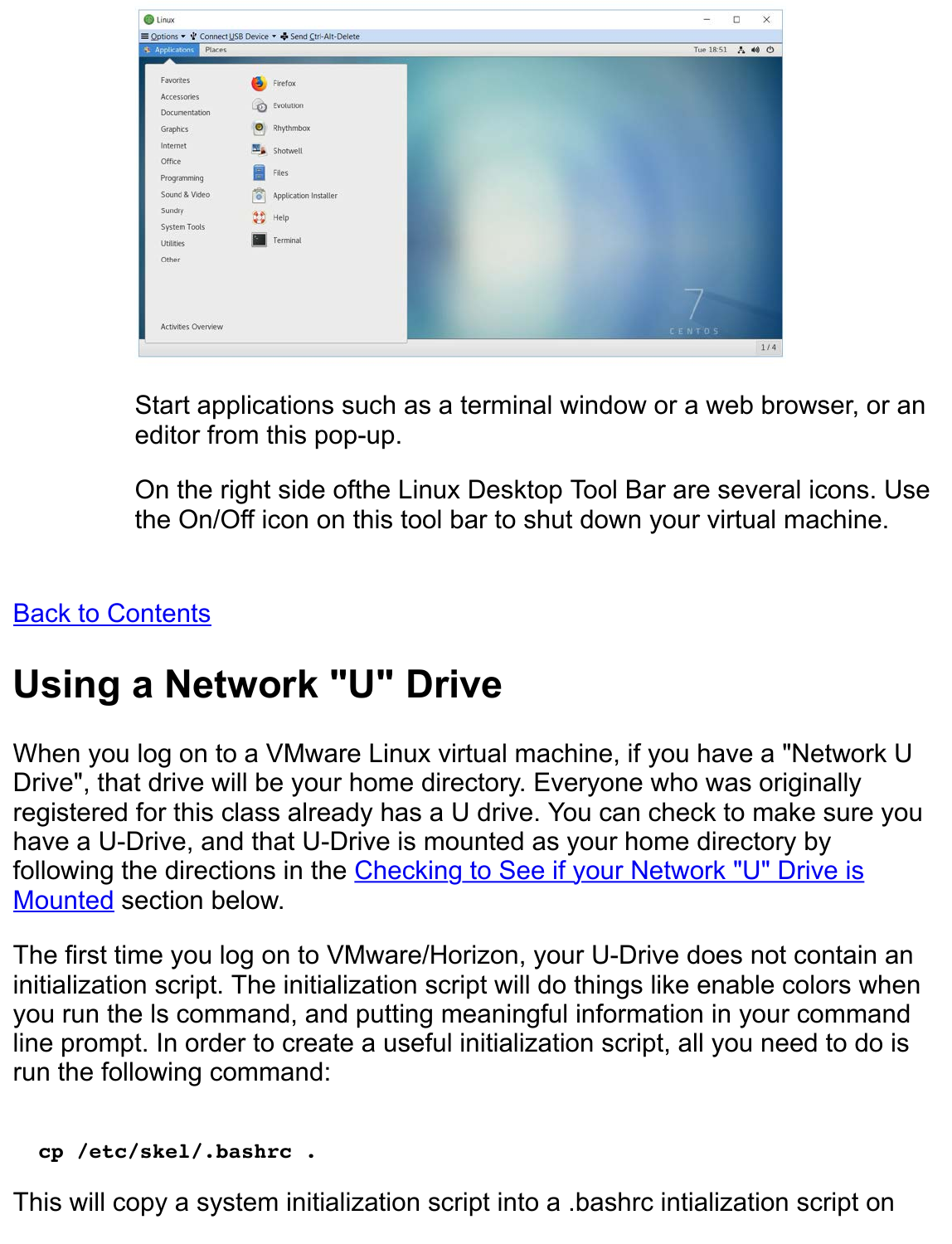your U-Drive. This will then run automatically every time you log on to VMware Linux virtual machine from now on.

It is possible to access your U-Drive from other machines as well. For more information, see the help desk [U-Drive page](https://www.binghamton.edu/its/about/organization/technology-support-services/helpdesk/u-drive.html).

At the end of the year, sometime in the spring or summer, the IT department will zip up the contents of your U-Drive and put the zip file in your Google Drive, and then will reclaim your U-Drive.

**[Back to Contents](#page-0-1)** 

#### <span id="page-8-0"></span>**Checking to See if your Network "U" Drive is Mounted**

If you do not have a Network "U" Drive, or if your U-Drive is not automatically mounted when you log on, then you will get a temporary home directory when you log on. In this case, all the changes you make in your home directory will get removed when you log off. The next time you log on, you will get a "clean" home directory again.

You can tell if your U-Drive is mounted by opening a terminal window, and running the command **mount | grep** *userid* from the command line window prompt, where *userid* is your PODS userid. If you have a U-Drive, you should see an entry in the results for //bushare.bu.binghamton.edu/*userid*\$ on /home/PODS/*userid*

If your U-Drive is not mounted, it might be because you do not have a Network U Drive. (If you registered late for the class, you may not have been in the list of students who were automatically given a U drive.) In order to do useful work, [you will need to request a U drive. Follow the instruction on the help desk U-](https://www.binghamton.edu/its/about/organization/technology-support-services/helpdesk/u-drive.html)Drive page to request a Network U Drive. Once you get your U-Drive, notify your instructor so that we can make sure your U-Drive gets mounted when you log on.

If you have a U-Drive, but it is not automatically mounted, notifiy your instructor so that your VMware LNG103 Linux account can be updated to automatically mount your U-Drive as your home directory.

[Back to Contents](#page-0-1)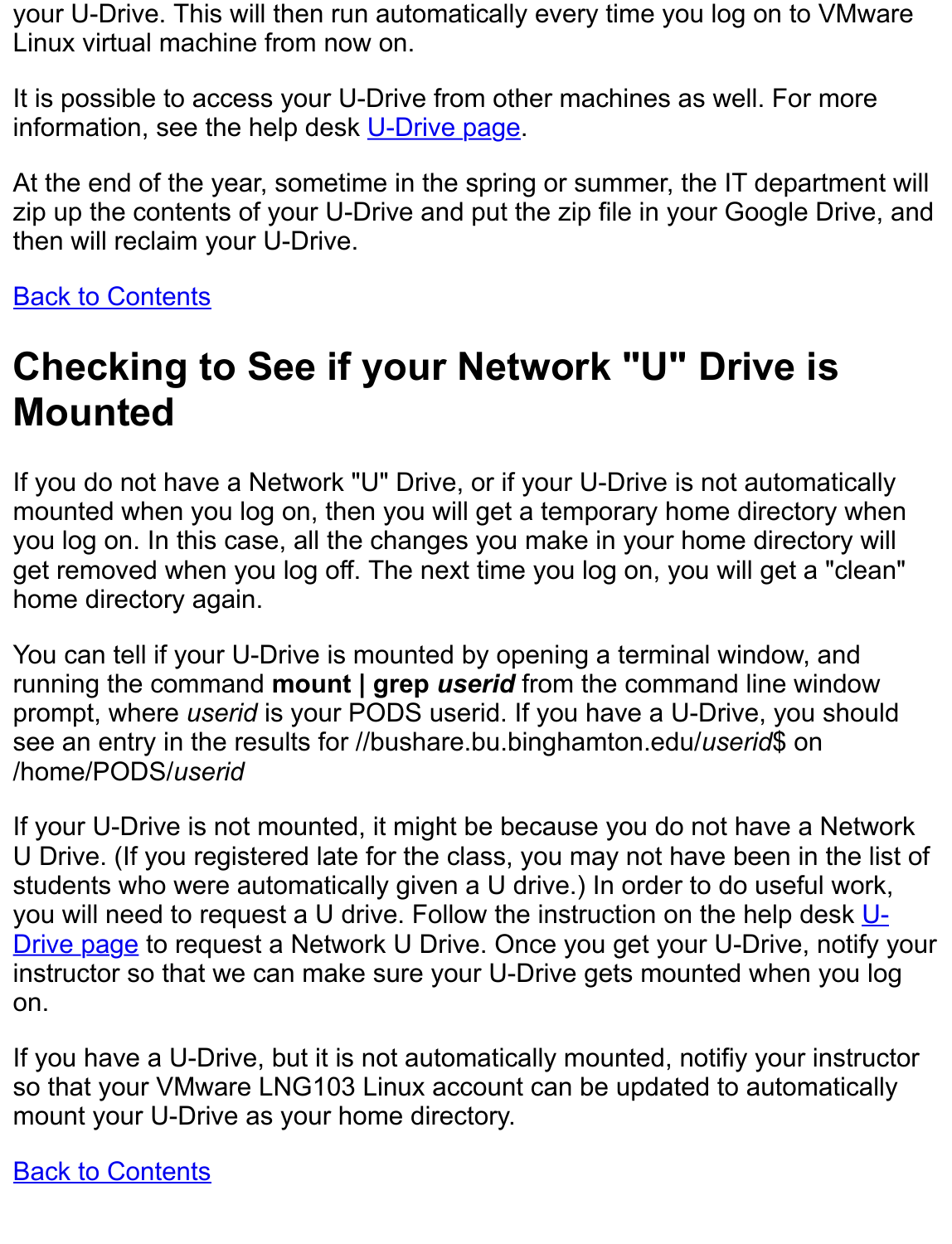#### <span id="page-9-0"></span>**Virtual Desktop Time-Outs**

If you do not do anything in your Virtual Linux Desktop for a few minutes, it will "time out". This is a security feature to prevent other people from using your desktop if you are called away. The time out starts with a fade to black. If you are sitting in front the screen and it starts to fade, click on the screen and the screen will not time out. When a time out occurs, you will see a screen that looks like: (I've added the green up arrow to highlight how to unlock.)



Notice that there are occasionally arrows moving from the bottom of the screen to the top of the screen. These arrows are a hint that to unlock your Virtual Linux desktop, you need to hold the left mouse button down, and move the mouse toward the top of the screen. When you do so, you will get the unlock screen:



On this unlock screen, enter your PODS password, and click on the unlock